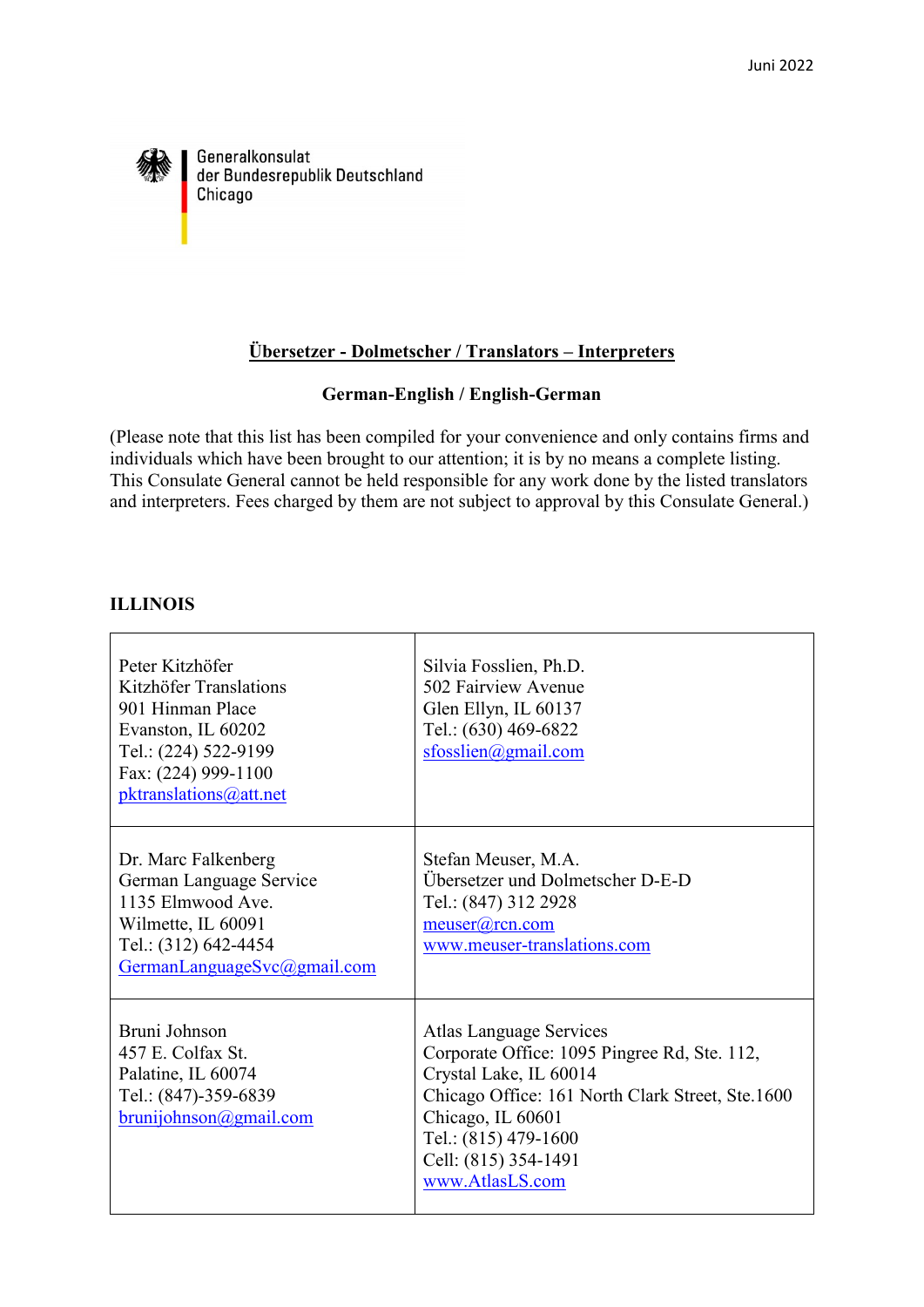| Anita Bender                          |
|---------------------------------------|
| President & Owner                     |
| <b>Savant Linguistic Services</b>     |
| P.O. Box 1173                         |
| Chicago, IL                           |
| Tel.: (312) 761-4211 / (224) 789-6488 |
| Anita.bender@savantlinguistics.com    |
|                                       |

### **INDIANA**

| Karin Boehme Bauchrowitz, CT               |  |
|--------------------------------------------|--|
| ATA-Certified Translator from English into |  |
| German                                     |  |
| <b>Bauchrowitz Translations</b>            |  |
| 5761 Van Gogh Trail                        |  |
| La Porte, IN $46350$                       |  |
| Tel.: (219) 362-3602                       |  |
| karinbauchrowitz@comcast.net               |  |
|                                            |  |

# **IOWA**

# **MICHIGAN**

| Astra Van Heest                            |                                 |
|--------------------------------------------|---------------------------------|
| Translation, Editing, Internationalization | Elke Kramer                     |
| and Localization, German - English         | <b>Forefront Corporation</b>    |
| 15139 Mercury Drive                        | 1516 Normandy Road              |
| Grand Haven, MI 49417                      | Ann Arbor, MI 48103             |
| Tel.: $(616)$ 846-6213 (home)              | Tel.: (248) 705 2605            |
| Cell: (616) 402-2122                       | elke@forefrontinternational.com |
| $astravanh\text{eest}(a)$ gmx.net          | team@forefrontinternational.com |
| astravanheest@charter.net                  | www.forefrontinternational.com  |
|                                            |                                 |

| Marianne Lembfeld,                      |
|-----------------------------------------|
| Diplomübersetzerin,/Diplomdolmetscherin |
| German, English, Spanish                |
| MITIN member, ATA member                |
| 2328 Pinecrest Ave.                     |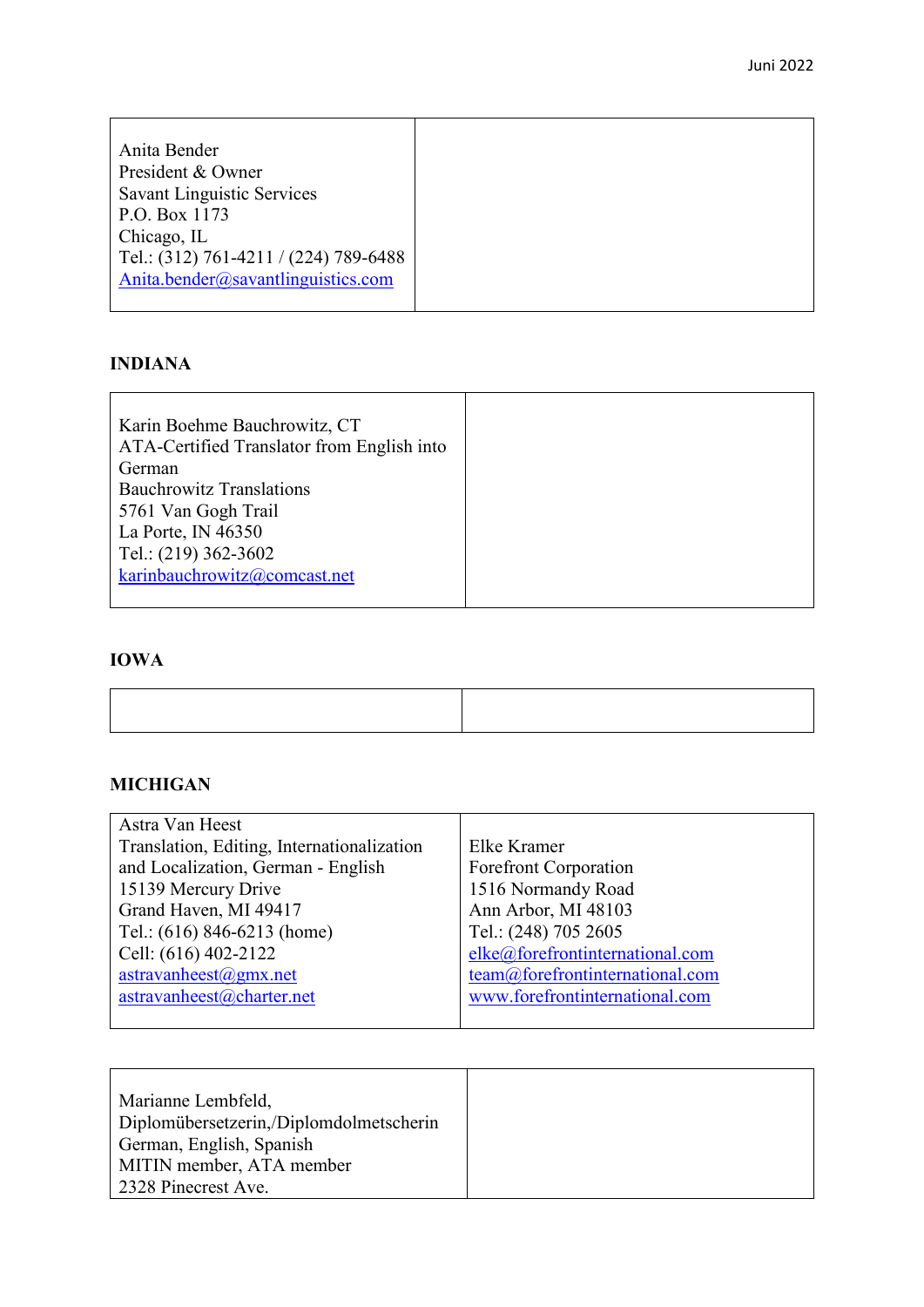| Ann Arbor, MI 48104            |  |
|--------------------------------|--|
| Tel.: (734) 972 3428           |  |
| mariannelembfeld@sbcglobal.net |  |
|                                |  |

### **MISSOURI**

| AAA Translation, Inc.                      | Sybille Otterstein, Dipl. Übersetzerin       |
|--------------------------------------------|----------------------------------------------|
| <b>Susanne Evens</b>                       | German translation services, ATA Member      |
| 17295 Chesterfield Airport Road, Suite 200 | since $2003$                                 |
| St. Louis, MO 63005                        | M.A. translations (German, English, Italian) |
| Tel.: (636) 530-1010                       | 104 S Fillmore Ave.                          |
| Toll Free: (844) 293-3519                  | Saint Louis, MO 63122                        |
| $info(\omega)$ aaatranslation.com          | Tel.: (314) -966-9887                        |
| www.AAATranslation.com                     | sybille.otterstein@gmail.com                 |
|                                            |                                              |

### **OHIO**

| Doris Molitor, J.D.                         |  |
|---------------------------------------------|--|
| Ger - Eng Translator/Interpreter since 1991 |  |
| 3306 Merwin 10 Mile Rd                      |  |
| New Richmond, OH 45157                      |  |
| Tel.: (513) 553-3306                        |  |
| Cell: (513) 646-5315                        |  |
| doris@isoc.net                              |  |
| www.germanlegaltranslation.com              |  |
|                                             |  |

### **WISCONSIN**

| Jacqueline Jugenheimer, Dipl-iur.          |  |
|--------------------------------------------|--|
| Certified Court Interpreter, ATA Certified |  |
| Translator                                 |  |
| English - German                           |  |
| 459 Presidential Lane                      |  |
| Madison, WI 53711                          |  |
| Tel.: $(608)$ 695-2894 / $(608)$ 238-6153  |  |
| $net-trans@earthlink.net$                  |  |

### **GESAMTER AMTSBEZIRK / COMPLETE ADMINISTRATIVE DISTRICT**

| iProbe Multilingual Solutions, Inc. | Patrick Schoorlemmer         |
|-------------------------------------|------------------------------|
| 273 East $3^{rd}$ Street            | Advance Language Studios LLP |